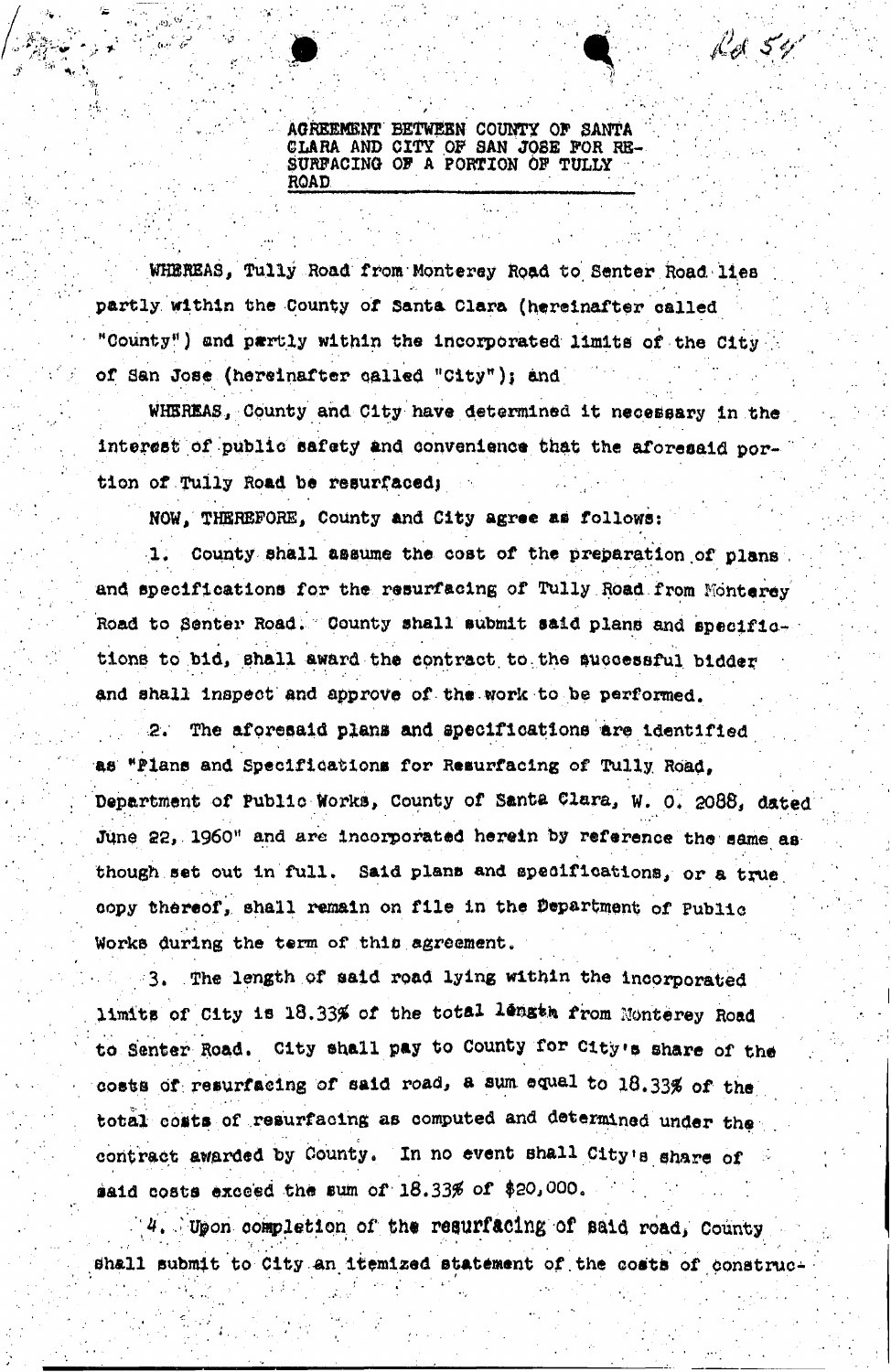tion and shall state therein the amount to be paid by City to County. Within ten days after receipt of said itemized statement, City shall notify County in writing of any claims for adjustment or any disagreement as to the amount to be paid by City. Failure to so notify shall be deemed approval of said statement and the amount specified therein to be paid by City to County shall be paid forthwith.

IN NITNESS WHEREOF, County and City have executed this agree-**AUG 8 1960** ment as of the day of 1960.

CITY OF SAN-JOSE

Maore **By** MAYOR Title By k.fr CITY MANAGER 'N Title

| ATTEST: |              |
|---------|--------------|
| By      | Jamie 2 18   |
| 用くれるめ   | - CITY CLERK |

COUNTY OF SANTA GLARA

-2

Ma, By Chairman of the Board 82 Supervisors

JEAN PULLAN, Acting Clerk ATTEST: Of the Board of Supervisors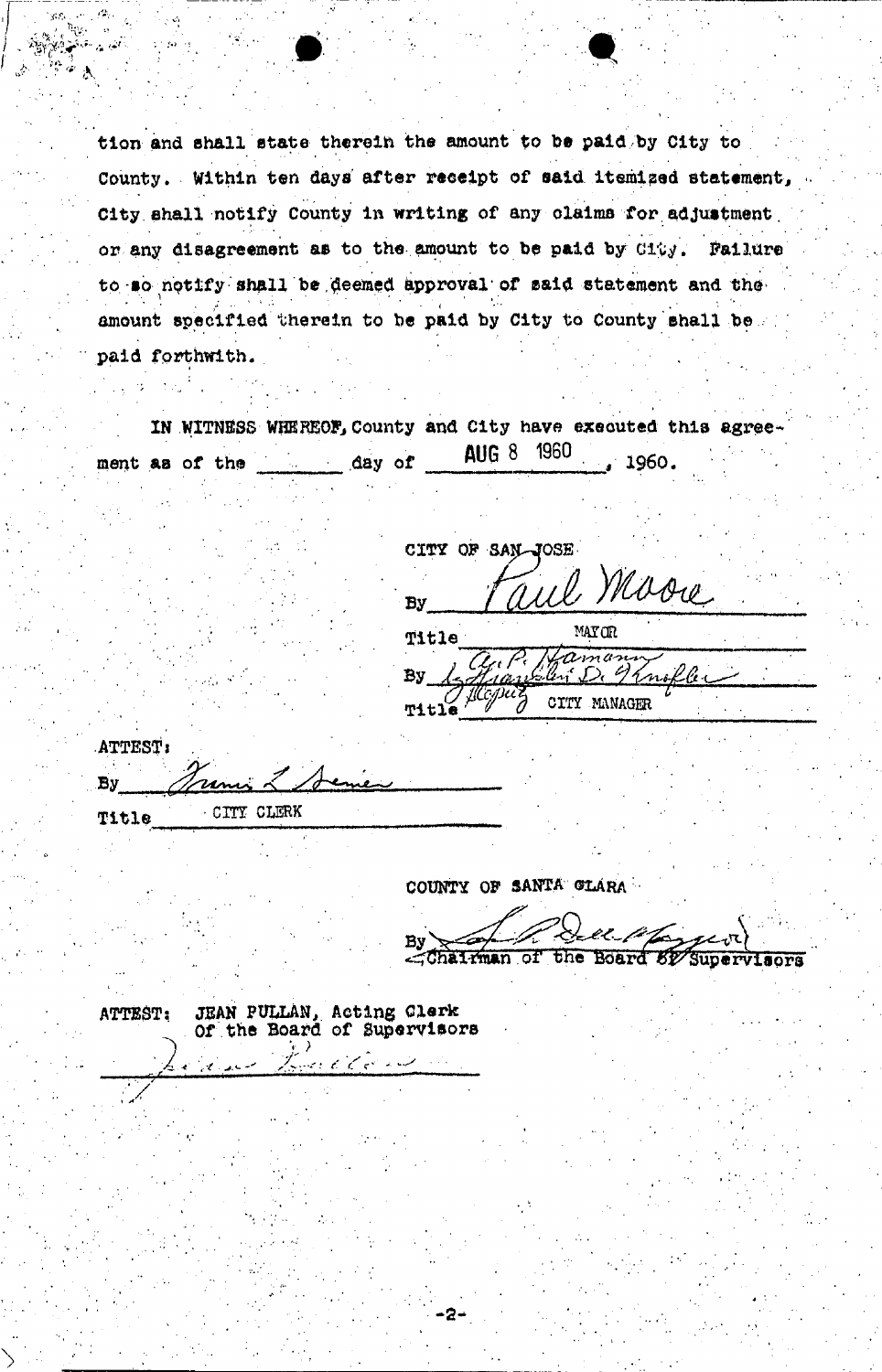## **ORDINANCE NO. 8331**

فيرد

 $\frac{1}{2}$ 

**Ordinance of the City of Sa n Jose Authorizin g Execution of Agreement with County of**  Santa Clara Providing for the Pay**meat By City of Portion of the Costs of Resurfacing A Portion of Tully Road.** 

BE IT ORDAINED BY THE COUNCIL OF THE CITY OF SAN JOSE:

The Mayor and City Manager are hereby authorized to execute, on behalf of the City of San Jose, that certain agreement entitled "Agreement Between County of Santa Clara and City of San Jose for Resurfacing of a Portion of Tully Road", on file in the office of the City Clerk, which agreement provides that the County of Santa Clara shall award a contract for the resurfacing of Tully Roa d from Monterey Road to Senter Road in accordance with "Plans and Specifications for Resurfacing of Tully Road, Department of Public Works, County of Santa Clara, >W, 0. 2088, dated June 22, 1960", and City shall pay to Count y 18.33% of the cost of resurfacing said road as determined by the contract awarded by  $County$ , City's share in no event to exceed 18.33% of \$20,000.00.

PASSED TO PRINT this 22 day of August, 1960 by the following vote:

AYES: Councilmen - D o e r r, Solari, Starbird, Watson and Moore NOES: Councilmen - None ,

ABSENT: Councilmen - Hathaway and Welch.

PAUL MOORE, Mayor

ATTEST: FRANCIS L. GREINER City Clerk (Seal of the City of San Jose)

> This is to certify that the forego**ing is a full, true and correct copy**  of Ordinance No. 8331 ... of the **Council of the City of San Jose which was given final reading and adopted** on.. **August 2?, I960**

**Attest:** SEP **80 1960** 

**FRANCIS L. GREINER**  C:ty Clerk of the City ot San Jose, . County of Santa Clara, State of **California. fly:**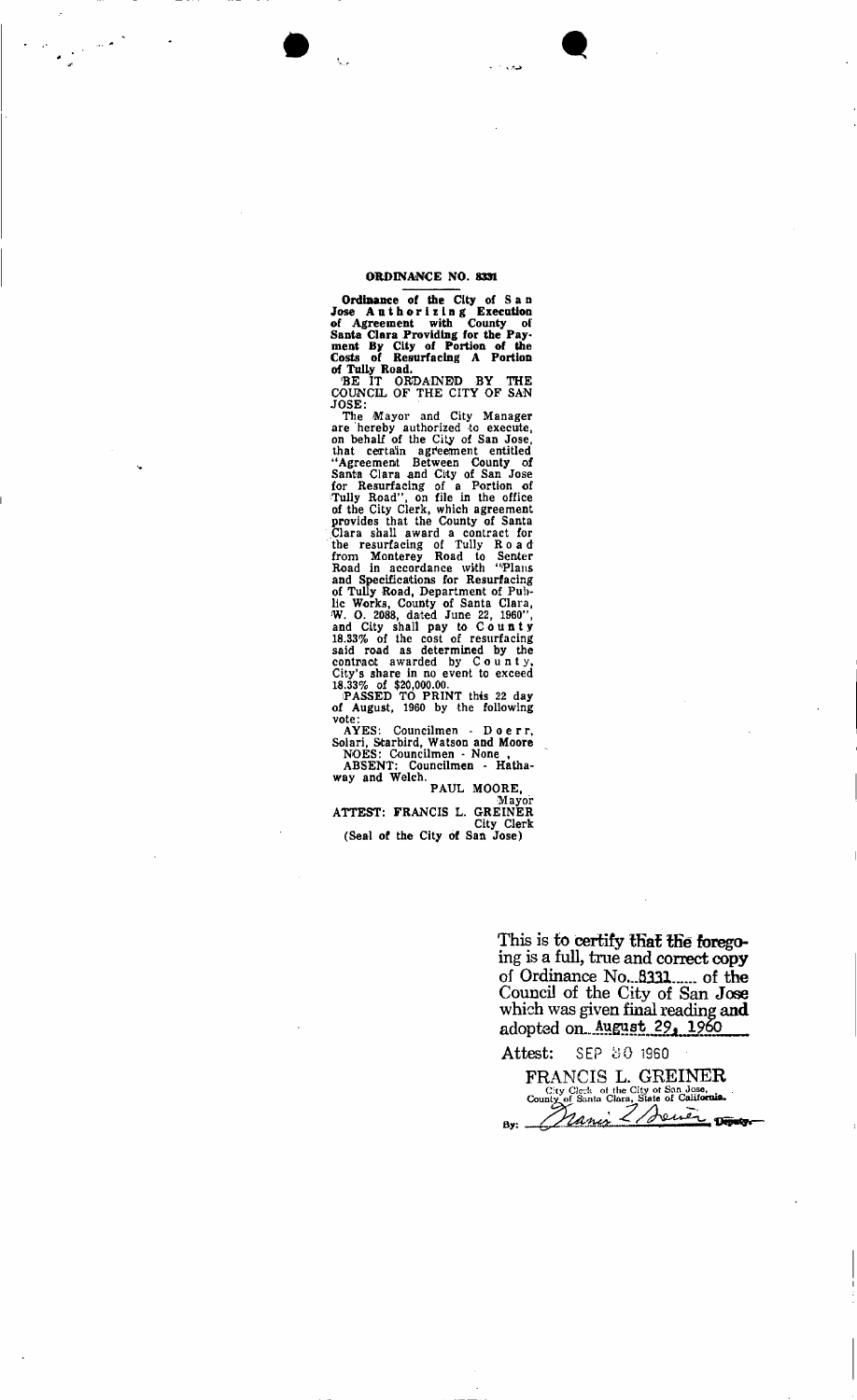## **August I0<sup>V</sup> 1 960**

Mr. Francis L. Greiner, **City Clerk City of San Jose San Jose; California** 

## **Re: Resurfacing of a portion of Tully Road**

**Dear Mr. Greiner:** 

**Enclosed, please find originaland four copies of Agreement between the County of Santa Clara and City of San Jose for re surfacing a portion of Tully Road.** 

**Please sign all copies and original, retaining a copy for your file, returning remainder to this office.**  1 As a straightful contract of the contract of the contract of

**Very truly yours,** 

**BOARD OF SUPERVISORS** 

**MRS , JEA N PULLAN , Acting Clerk of the Board** 

 $JP/jm$ **Enc. (5) Original and 4 copies.**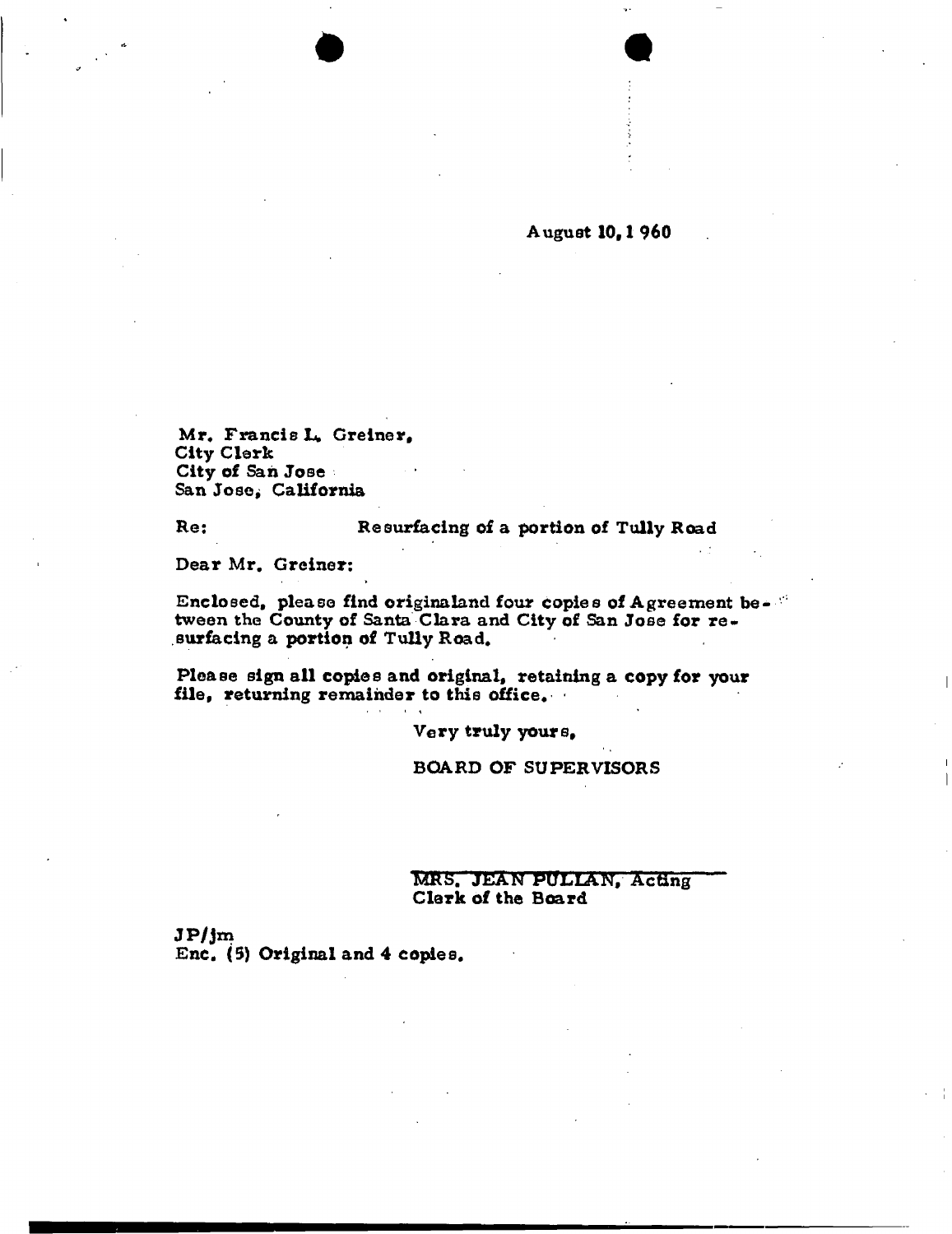

## CITY OF SAN JOSE **CALIFORNIA**

CITY HALL

TELEPHONE CYPRESS 2-3141

Ň

C ' T Y CLEP K

**County Board of Supervisors**  *20* **W . Rosa Street San Jose, California** 

**Gentlemenr** 

**two** 

**Enclosed please find/executed copies of Agreement Between County of Santa Clara and City of San Jose for Resurfacing of a Portion of Tully Road** 

**This copy is to be retained for your files.** 

**Very truly yours,** 

**FRANCIS L. OREINER City Clerk**  City Clerk **B.** Besquite

**FLGibb Enc.**